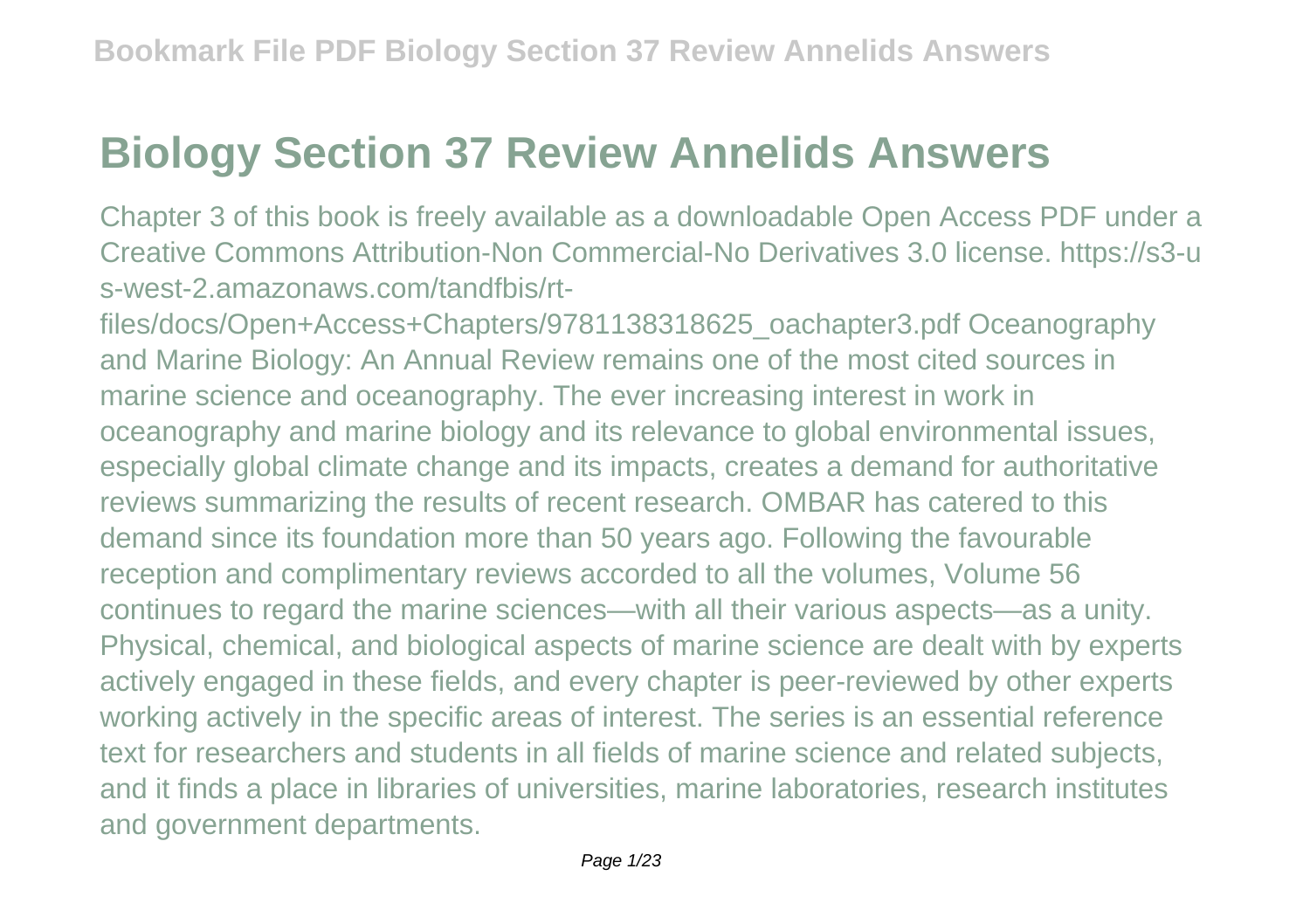A comprehensive account of Polychaetes in Australia. Based on nearly 2400 references, the authors reveal the wealth of diversity in the largely unknown world of these worm groups, in terms of their morphology, behaviour, reproduction and significance in marine ecosystems.

Annelids offer a diversity of experimentally accessible features making them a rich experimental subject across the biological sciences, including evolutionary development, neurosciences and stem cell research. This volume introduces the Annelids and their utility in evolutionary developmental biology, neurobiology, and environmental/ecological studies, including extreme environments. The book demonstrates the variety of fields in which Annelids are already proving to be a useful experimental system. Describing the utility of Annelids as a research model, this book is an invaluable resource for all researchers in the field.

Immunology of Annelids provides a state-of-the-art review of the biological and biochemical processes involved in defense reactions of annelids. The book covers phylogeny, taxonomy, and fundamental body structure to provide basic information essential to developing a full understanding of the defense system of an organism. Physiological aspects of the relationship between the immune systems and cells and their limitations are discussed in detail, and the role of cells in cellular defense, transplantation, and humoral defenses is explained. The importance of annelids and their defense reaction from the phylogenetic standpoint is examined in a chapter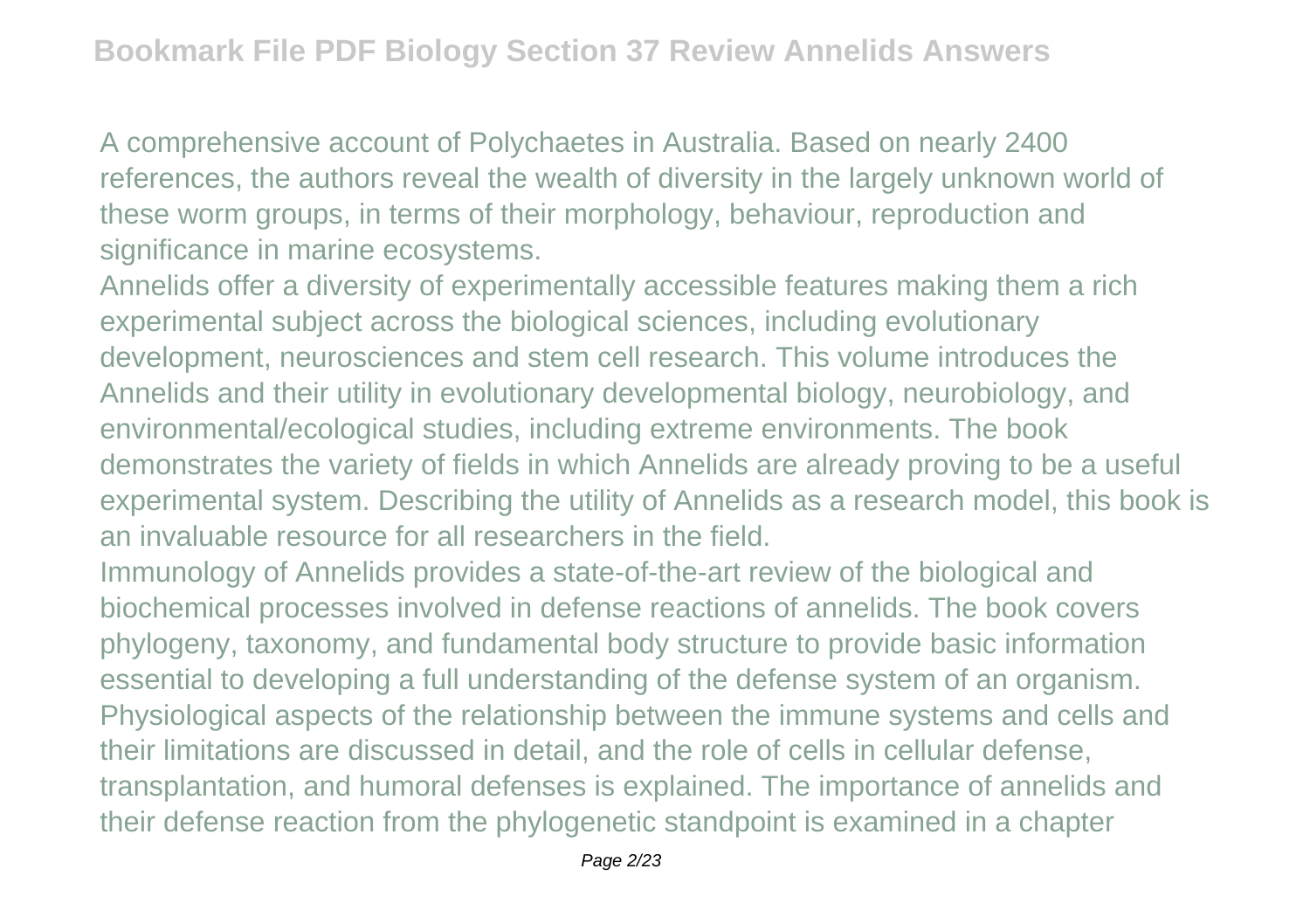comparing vertebrate and invertebrate defense strategies. Immunology of Annelids is a practical reference for cell biologists, immunologists, evolutionary and developmental biologists, and other researchers who need insight into the development and hierarchy of immune reactions.

Molluscs comprise the second largest phylum of animals (after arthropods), occurring in virtually all habitats. Some are commercially important, a few are pests and some carry diseases, while many non-marine molluscs are threatened by human impacts which have resulted in more extinctions than all tetrapod vertebrates combined. This book and its companion volume provide the first comprehensive account of the Mollusca in decades. Illustrated with hundreds of colour figures, it reviews molluscan biology, genomics, anatomy, physiology, fossil history, phylogeny and classification. This volume includes general chapters drawn from extensive and diverse literature on the anatomy and physiology of their structure, movement, reproduction, feeding, digestion, excretion, respiration, nervous system and sense organs. Other chapters review the natural history (including ecology) of molluscs, their interactions with humans, and assess research on the group. Key features of both volumes: up to date treatment with an extensive bibliography; thoroughly examines the current understanding of molluscan anatomy, physiology and development; reviews fossil history and phylogenetics; overviews ecology and economic values; and summarises research activity and suggests future directions for investigation. Winston F Ponder was a Principal Research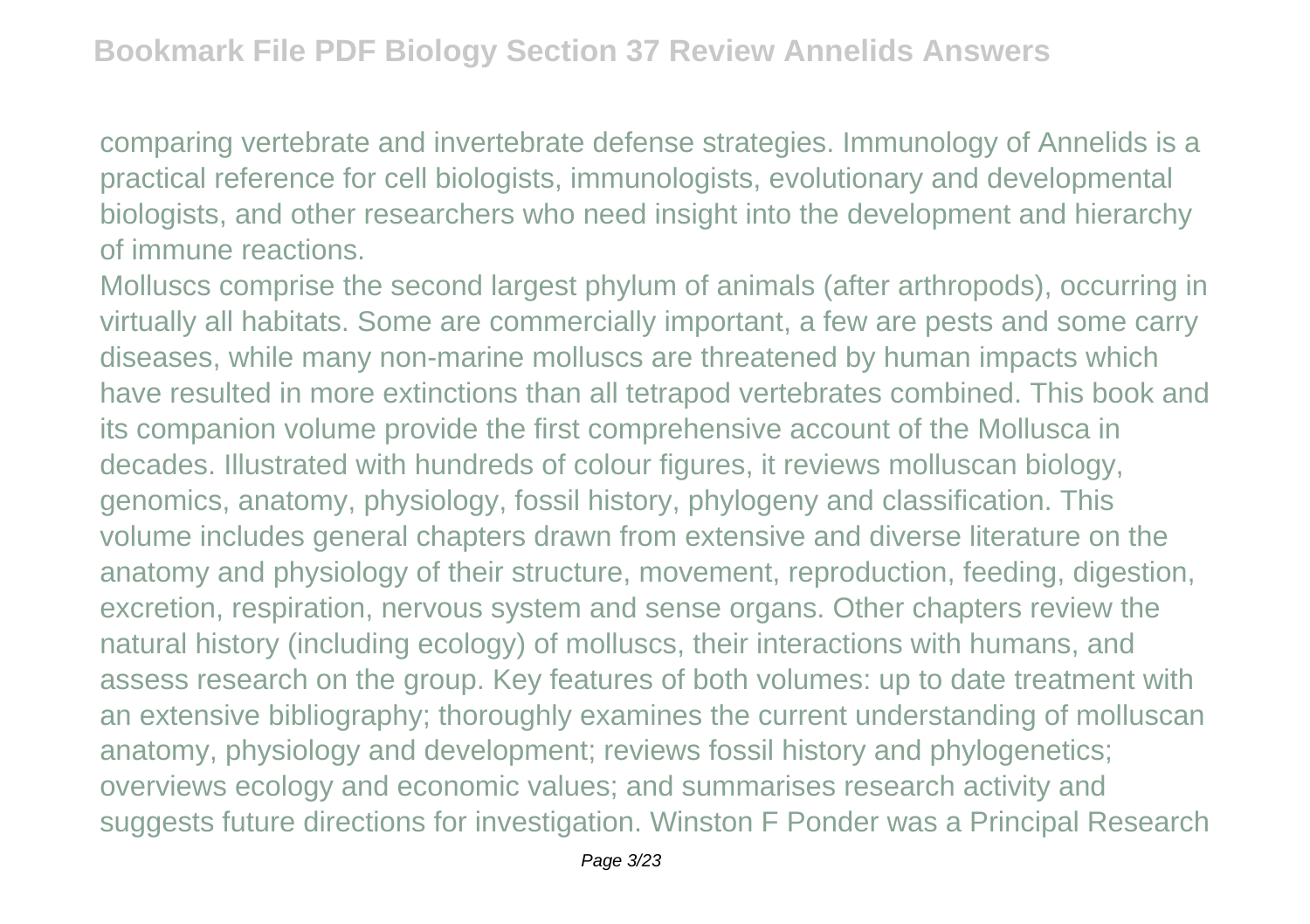Scientist at The Australian Museum in Sydney where he is currently a Research Fellow. He has published extensively over the last 55 years on the systematics, evolution, biology and conservation of marine and freshwater molluscs, as well as supervised post graduate students and run university courses. David R. Lindberg is former Chair of the Department of Integrative Biology, Director of the Museum of Paleontology, and Chair of the Berkeley Natural History Museums, all at the University of California. He has conducted research on the evolutionary history of marine organisms and their habitats on the rocky shores of the Pacific Rim for more than 40 years. The numerous elegant and interpretive illustrations were produced by Juliet Ponder.

In this volume Constantin Iordachi and Kirstof Van Assche take an interdisciplinary look at the history, policy, and culture of the development and politics of the Danube Delta. The global trade of aquatic organisms for home and public aquariums, along with associated equipment and accessories, has become a multi-billion dollar industry. Aquaculture of marine ornamental species, still in its infancy, is recognized as a viable alternative to wild collection as it can supplement or replace the supply of wild caught specimens and potentially help recover natural populations through restocking. This book collects into a single work the most up-to-date information currently available on the aquaculture of marine ornamental species. It includes the contributions of more than 50 leading scientists and experts on different topics relevant for the aquaculture of the most emblematic groups of organisms traded for reef aquariums. From clownfish, to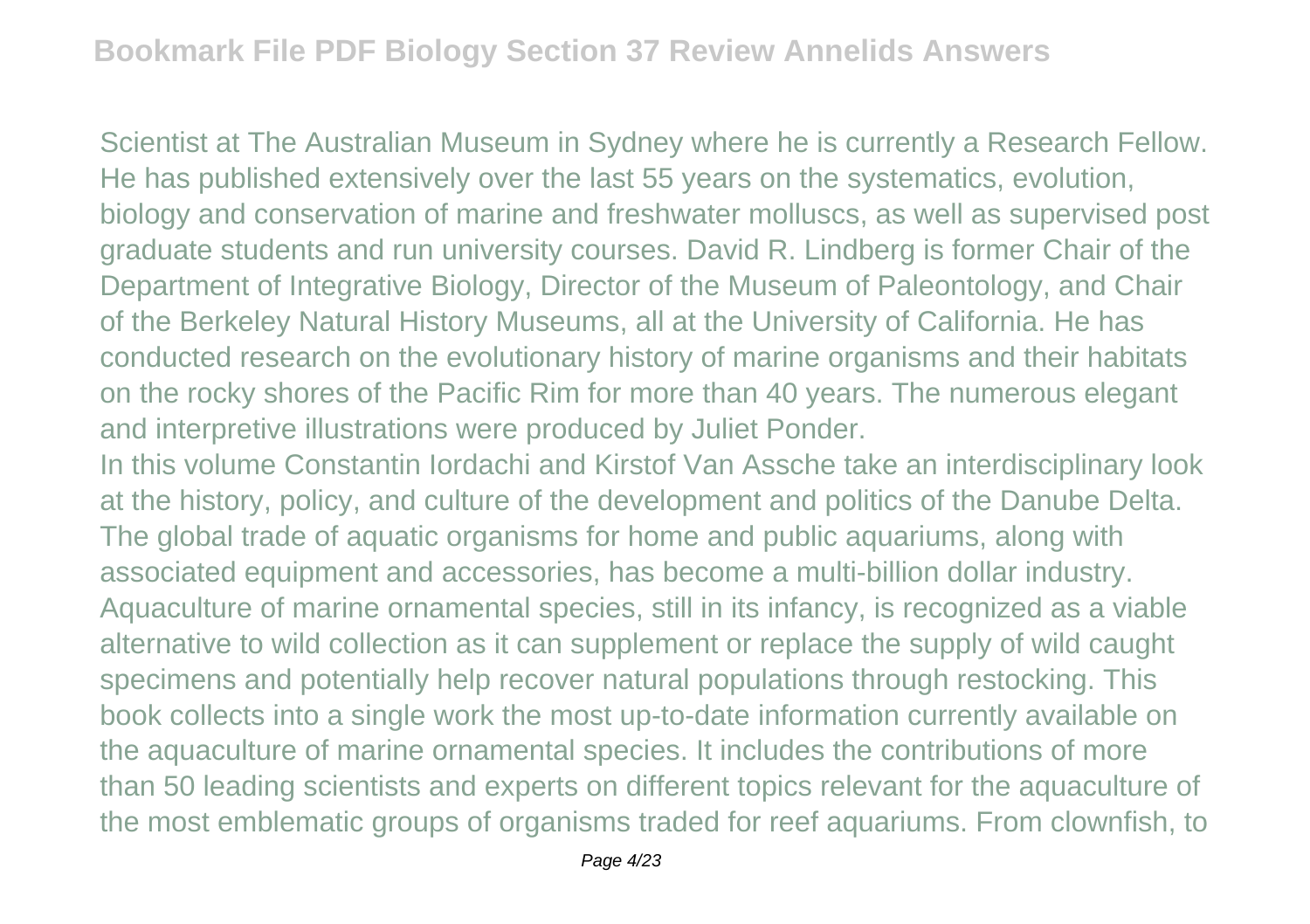angelfish, tangs and seahorses, as well as corals, anemones, shrimps, giant clams and several other reef organisms, all issues related with the husbandry, breeding, and trade are addressed, with explanatory schemes and illustrations being used to help in understanding the most complex topics addressed. Marine Ornamental Species Aquaculture is a key reference for scientists and academics in research institutes and universities, public and private aquaria, as well as for hobbyists. Entrepreneurs will also find this book an important resource, as the culture of marine ornamental species is analyzed from a business oriented perspective, highlighting the risks and opportunities of commercial scale aquaculture of marine ornamentals.

This authoritative guide enables accurate identification of the common components of the inshore benthic invertebrates of the British Isles and adjacent European coasts, as well as a substantial proportion of fish species. This new edition builds upon the strengths of the earlier work and is thoroughly revised throughout to incorporate advances in both the taxonomy and ecology of the organisms concerned. Readers familiar with the first three editions of Ecology and Classification of North American Freshwater Invertebrates (edited by J.H. Thorp and A.P. Covich) will welcome the comprehensive revision and expansion of that trusted professional reference manual and educational textbook from a single North American tome into a developing multi-volume series covering inland water invertebrates of the world. The series entitled Thorp and Covich's Freshwater Invertebrates (edited by J.H. Thorp)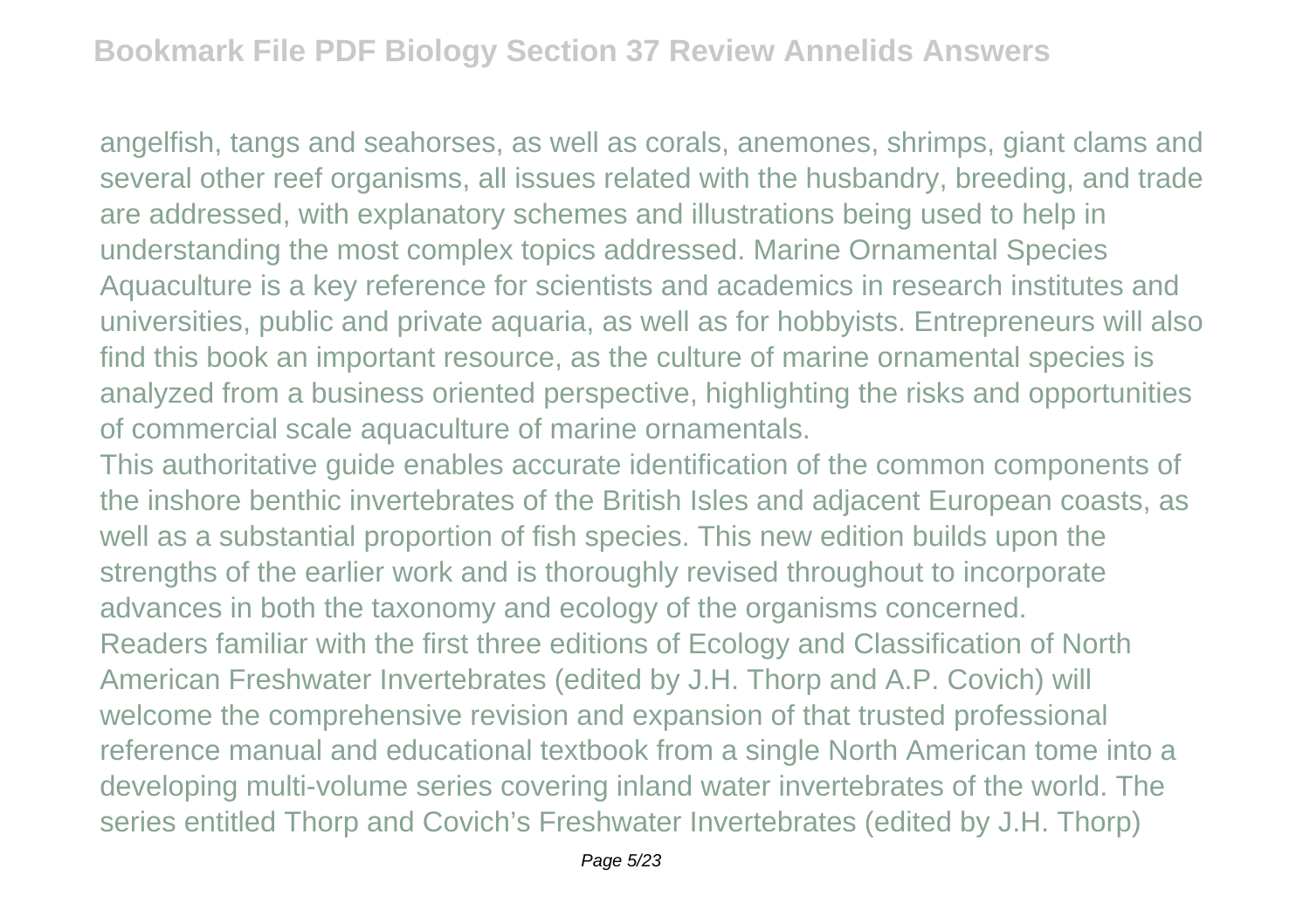begins with the current Volume I: Ecology and General Biology (edited by J.H. Thorp and D.C. Rogers), which is designed as a companion volume for the remaining books in the series. Those following volumes provide taxonomic coverage for specific zoogeographic regions of the world, starting with Keys to Nearctic Fauna (Vol. II) and Keys to Palaearctic Fauna (Vol. III). Volume I maintains the ecological and general biological focus of the previous editions but now expands coverage globally in all chapters, includes more taxonomic groups (e.g., chapters on individual insect orders), and covers additional functional topics such as invasive species, economic impacts, and functional ecology. As in previous editions, the 4th edition of Ecology and Classification of North American Freshwater Invertebrates is designed for use by professionals in universities, government agencies, and private companies as well as by undergraduate and graduate students. Global coverage of aquatic invertebrate ecology Discussions on invertebrate ecology, phylogeny, and general biology written by international experts for each group Separate chapters on invasive species and economic impacts and uses of invertebrates Eight additional chapters on insect orders and a chapter on freshwater millipedes Four new chapters on collecting and culturing techniques, ecology of invasive species, economic impacts, and ecological function of invertebrates Overall expansion of ecology and general biology and a shift of the even more detailed taxonomic keys to other volumes in the projected 9-volume series Identification keys to lower taxonomic levels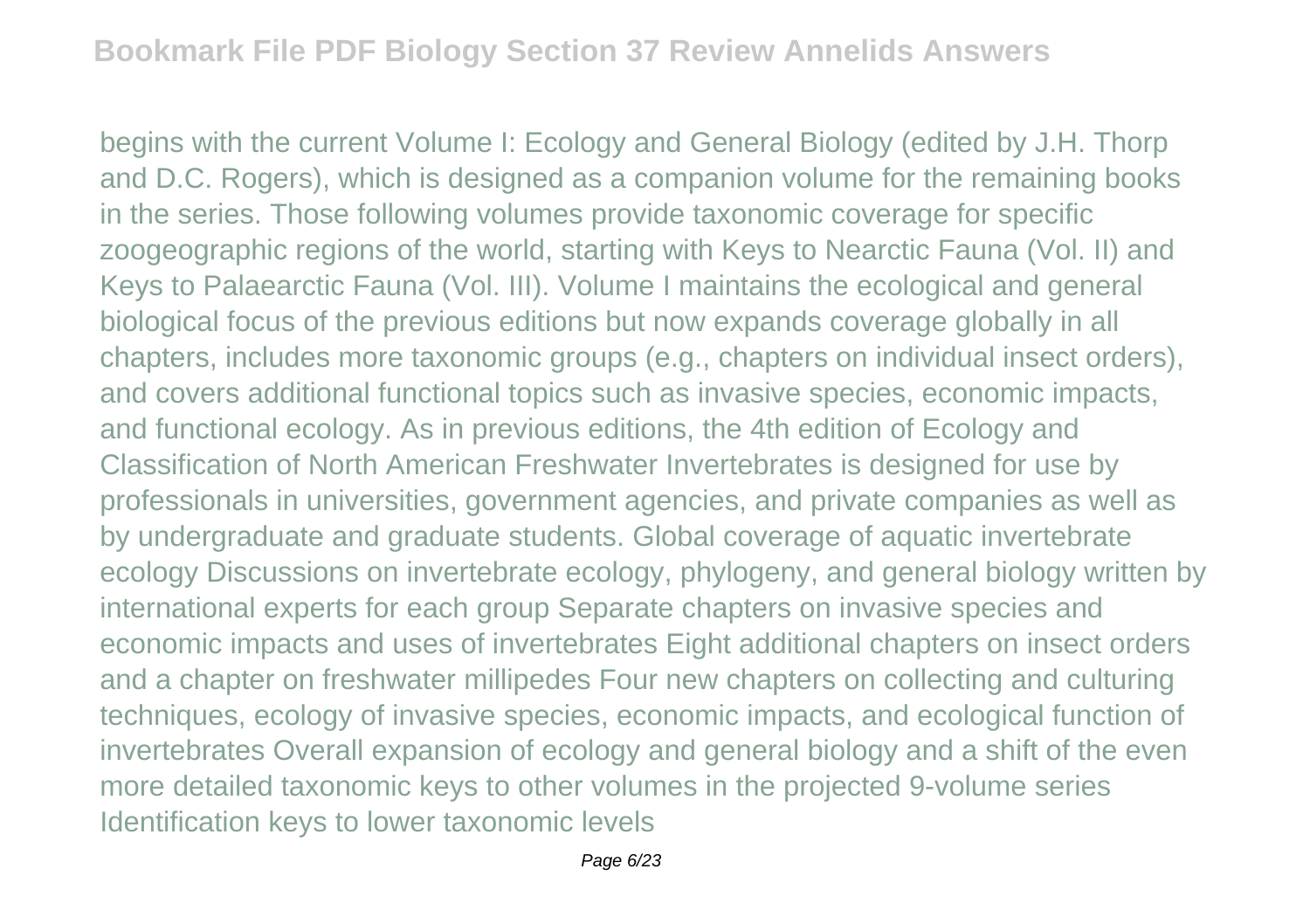This book is the third volume in a series of 4 volumes in the Handbook of Zoology series treating morphology, anatomy, reproduction, development, ecology, phylogeny, systematics and taxonomy of polychaetous Annelida. It is devoted to the remaining Sedentaria and the first branches of Errantia. These sedentary polychaetes are Terebellida and Arenicolida, all of which are tube-dwelling and deposit feeders. The tubes may be simple burrows stabilized by mucus or the tubes are highly sophisticated often really aesthetic structures build-up of sediment grains glued together by their secretion. Although the former possess anterior appendages used for collecting food particles, these are likely not modified palps rather than a new acquisition. Many of these species are adapted to occur within environments characterized by low oxygen supply and so many members of these taxa possess elaborated branchiae, usually positioned on a number of anterior body segments except for Maldanidae which look like bamboo sticks and thus earned their common name bamboo worms. Members of Arenicolida and Maldanida may occur in high abundance and as such they create biogenically graded sediment beds. The Errantia part starts with Myzostomida, a group of symbiotic animals associated with echinoderms which have been variously placed within the tree of life. As such they show numerous adaptations to this specific mode of life. The next group discussed within Errantia is Protodrilida, a taxon comprising four families of the former archiannelids which belong to the interstitial fauna. Most likely they evolved by miniaturization from larger ancestors. In contrast to typical errants they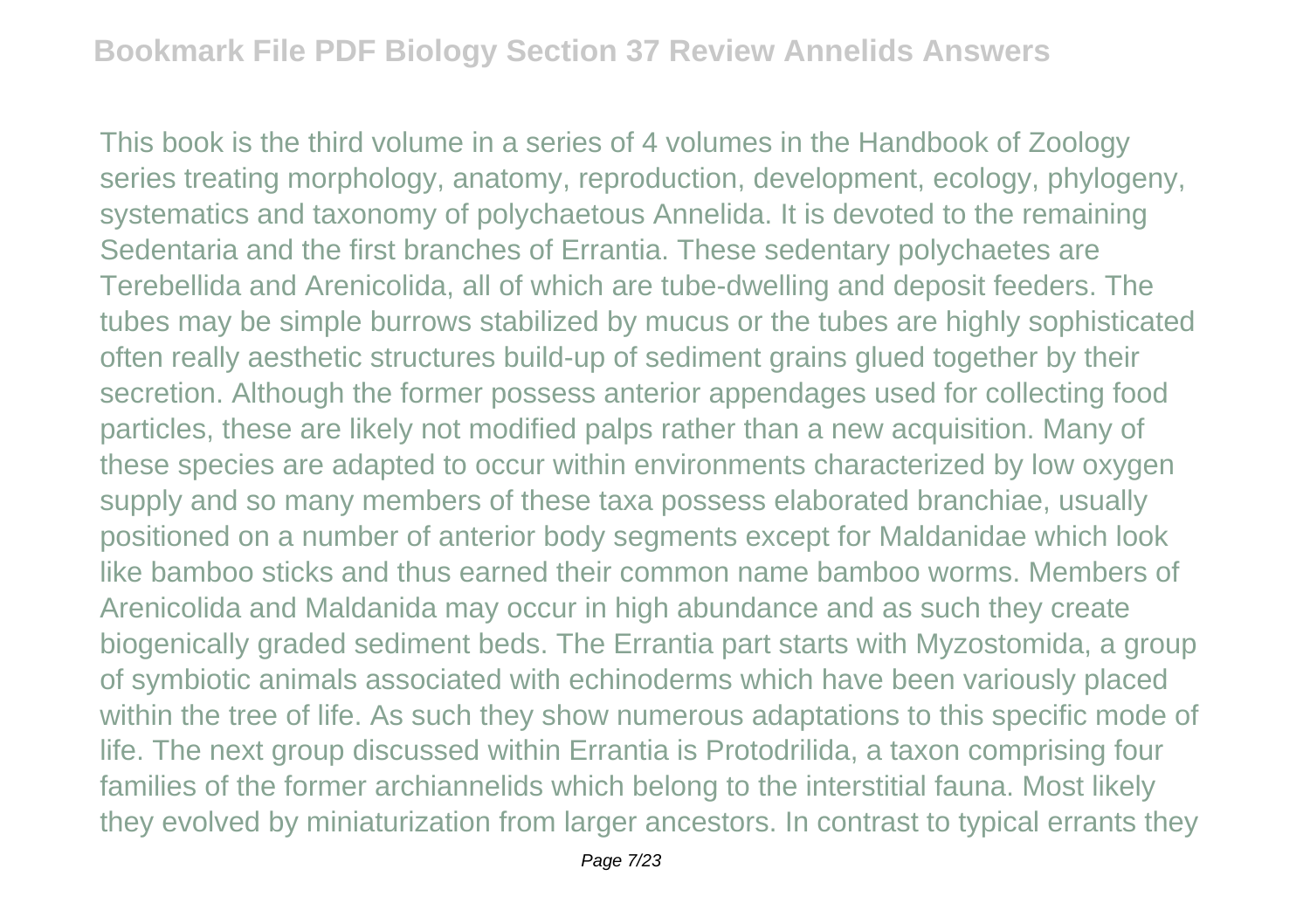do not possess well-developed parapodia and antennae. This taxon is followed by Eunicida characterized by possession of a specific jaw apparatus situated ventrally in the foregut and associated with specific musculature. Also being a species rich group showing various feeding modes some of the smallest and the largest members belong to this taxon.

Need-to-know information on the classification and identificationof aquatic invertebrates This Fourth Edition of the standard reference used by generationsof professionals and students is the source for authoritativeinformation on the natural history, ecology, and taxonomy offree-living American freshwater invertebrates. Completely revisedand updated, this professional field guide features a wealth of newknowledge on invertebrate animal phyla covered in the previousedition as well as fully modified sections on the preparation ofmaterials. Other important features of Pennak's Freshwater Invertebrates ofthe United States, Fourth Edition include: \* Current taxonomical arrangements of all freshwater invertebrateanimals, excluding insects \* Improved graphical treatments and keys to identification, severalprovided by specialists \* Photographs and color plates to aid identification \* More than 300 line drawings, many new to this edition \* Taxonomic keys carried uniformly to genus level in all but twophyla, with frequent references to species Pennak's Freshwater Invertebrates of the United States, FourthEdition is an indispensable resource for biologists, ecologists,graduate students, and anyone who needs to acquire the thoroughknowledge of aquatic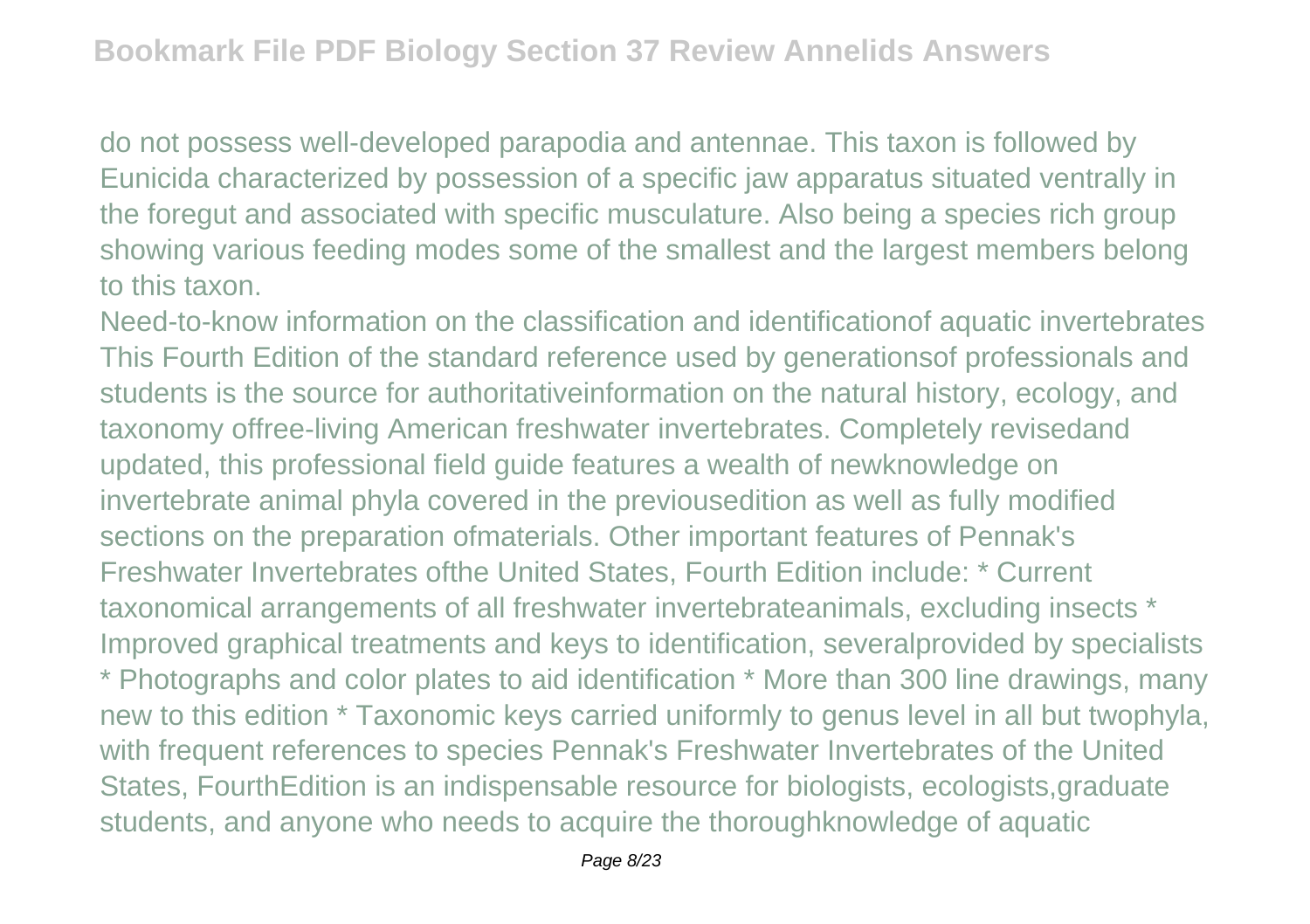invertebrates that is essential tounderstanding the community structure of freshwater environments.

The fascination of the Annelida to scientists lies in the beauty of their structures and the functionality of their body plan, the tremendous adaptive radiation which has made it possible for these animals to colonize almost all marine, limnic and terrestrial biotopes. In doing so they have evolved a great variety of life forms, and their reproduction and development are correspondingly diverse, with many modes and patterns unique in the animal kingdom. In this special volume recent progress in this broad research area is presented by 26 specialists, in general through surveys or treatments of selected examples. Some of them review important annelid taxa such as the Nereididae, Syllidae, Spionidae, Cirratulidae, Clitellata, and Pogonophora; others analyse reproductive and developmental structures and phenomena in annelids, e.g. segmental organs, sex pheromones, oogenesis, mating systems, sperm types, life cycles, larval settlement, cleavage and symmetry of embryos, or discuss controversial approaches to annelid systematics. The book will be of interest to all zoologists who work with annelids as well as to embryologists and other researchers in reproductive biology. 2000-2005 State Textbook Adoption - Rowan/Salisbury.

Interest in oceanography and marine biology and the relevance of those fields to global environmental issues creates a demand for authoritative reviews that summarize recent research. Oceanography and Marine Biology: an Annual Review has catered to this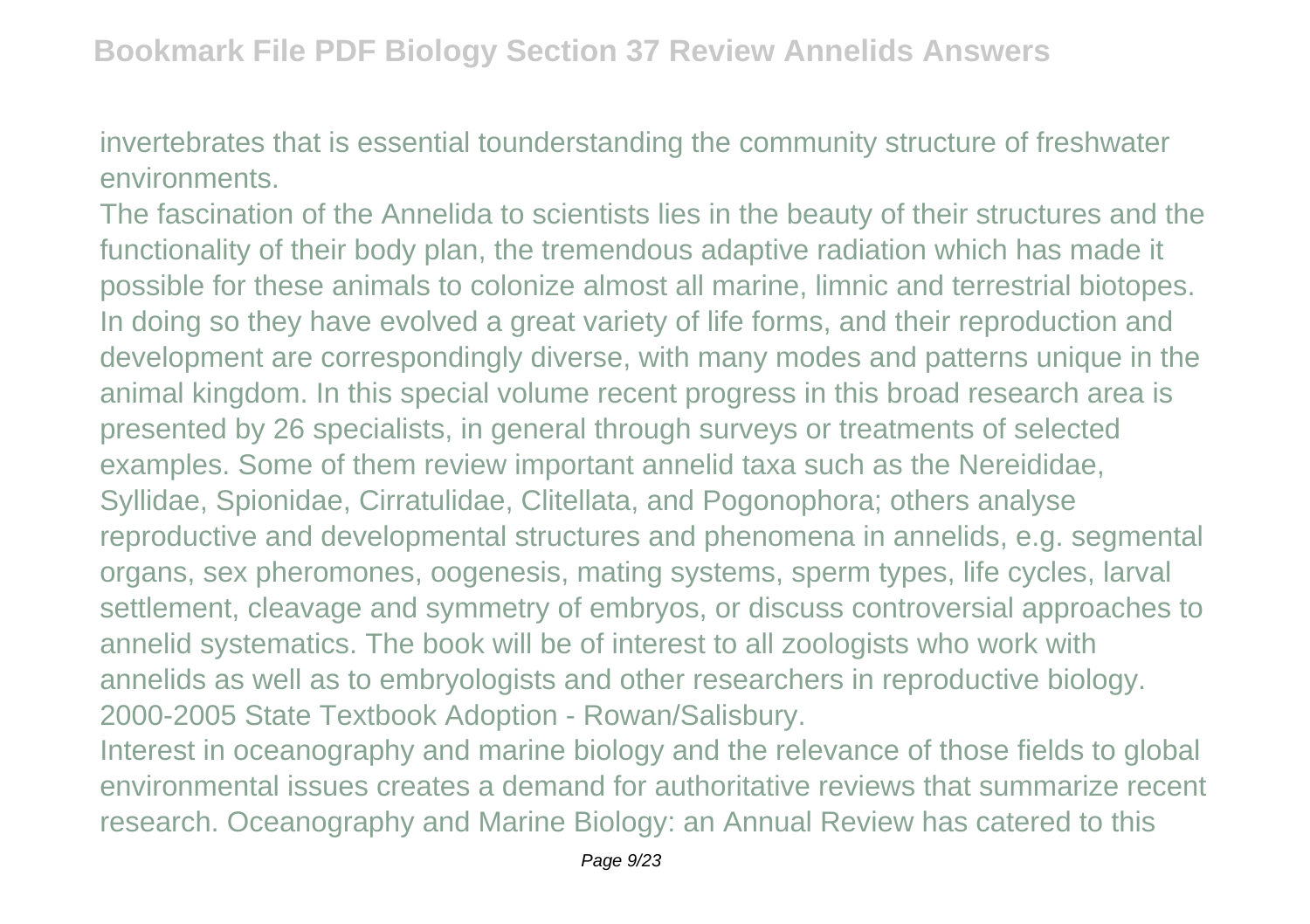demand since its foundation, by the late Harold Barnes, more than 35 years ago. It is an annual

This book is the second volume in a series of 4 volumes in the Handbook of Zoology series treating morphology, anatomy, reproduction, development, ecology, phylogeny, systematics and taxonomy of polychaetous Annelida. In this volume a comprehensive review of a few more derived higher taxa within Sedentaria are given, namely Sabellida, Opheliida/Capitellida as well as Hrabeiellidae. The former comprise annelids possessing a body divided into two more or less distinct regions or tagmata called thorax and abdomen. Here two groups of families are united, the spioniform and sabelliform polychaetes. Especially Spionidae and Sabellidae are speciose families within this group and represent two of the largest annelid families. These animals live in various types of burrows or tubes and all possess so-called feeding palps. In one group these appendages are differentiated as grooved feeding palps, whereas in the other they may form highly elaborated circular tentacular crowns comprising a number of radioles mostly giving off numerous filamentous pinnulae. Often additionally colourful, the latter are also received the common names "feather-duster worms", "flowers of the sea", "Christmas-tree worms". Opheliida/Capitellida including five families of truly worm-like annelids without appendages represents the contrary. Page 10/23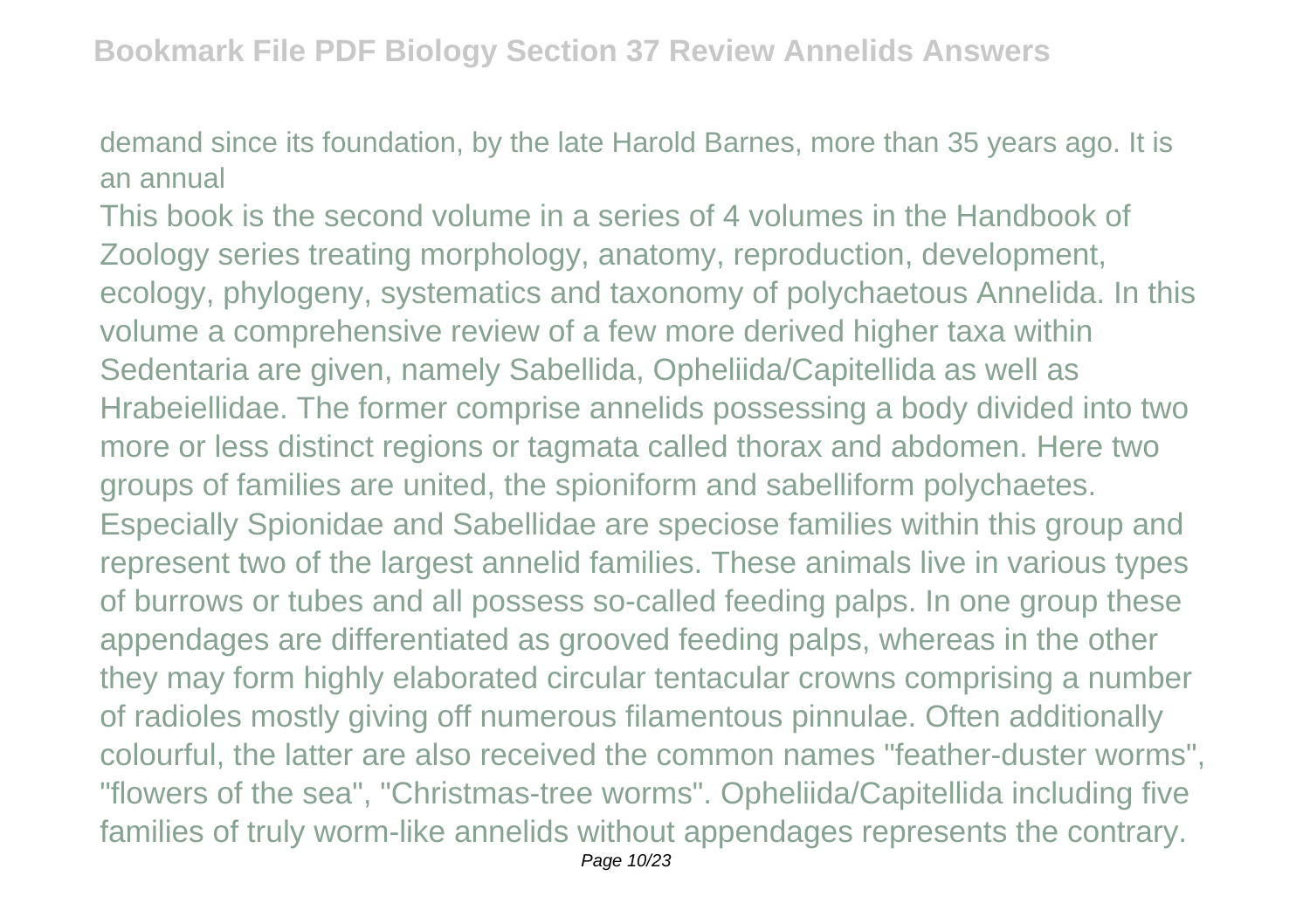Their members burrow in soft bottom substrates and may be classified as nonselective deposit feeders. Molecular phylogenetic analyses have shown that Echiura or spoon worms, formerly regarded to represent a separate phylum, are members of this group. Last not least Hrabeiellidae is one out of only two families of oligochaete-like terrestrial polychaetes and for this reason received strong scientific interest.

The First Edition of Ecology and Classification of North American Freshwater Invertebrates has been immensely popular with students and researchers interested in freshwater biology and ecology, limnology, environmental science, invertebrate zoology, and related fields. The First Edition has been widely used as a textbook and this Second Edition should continue to serve students in advanced classes. The Second Edition features expanded and updated chapters, especially with respect to the cited references and the classification of North American freshwater invertebrates. New chapters or substantially revised chapters include those on freshwater ecosystems, snails, aquatic spiders, aquatic insects, and crustaceans. \* Most up-to-date and informative text of its kind \* Written by experts in the ecology of various invertebrate groups, coverage emphasizes ecological information within a current taxonomic framework \* Each chapter contains both morphological and taxonomic information, including keys to Page 11/23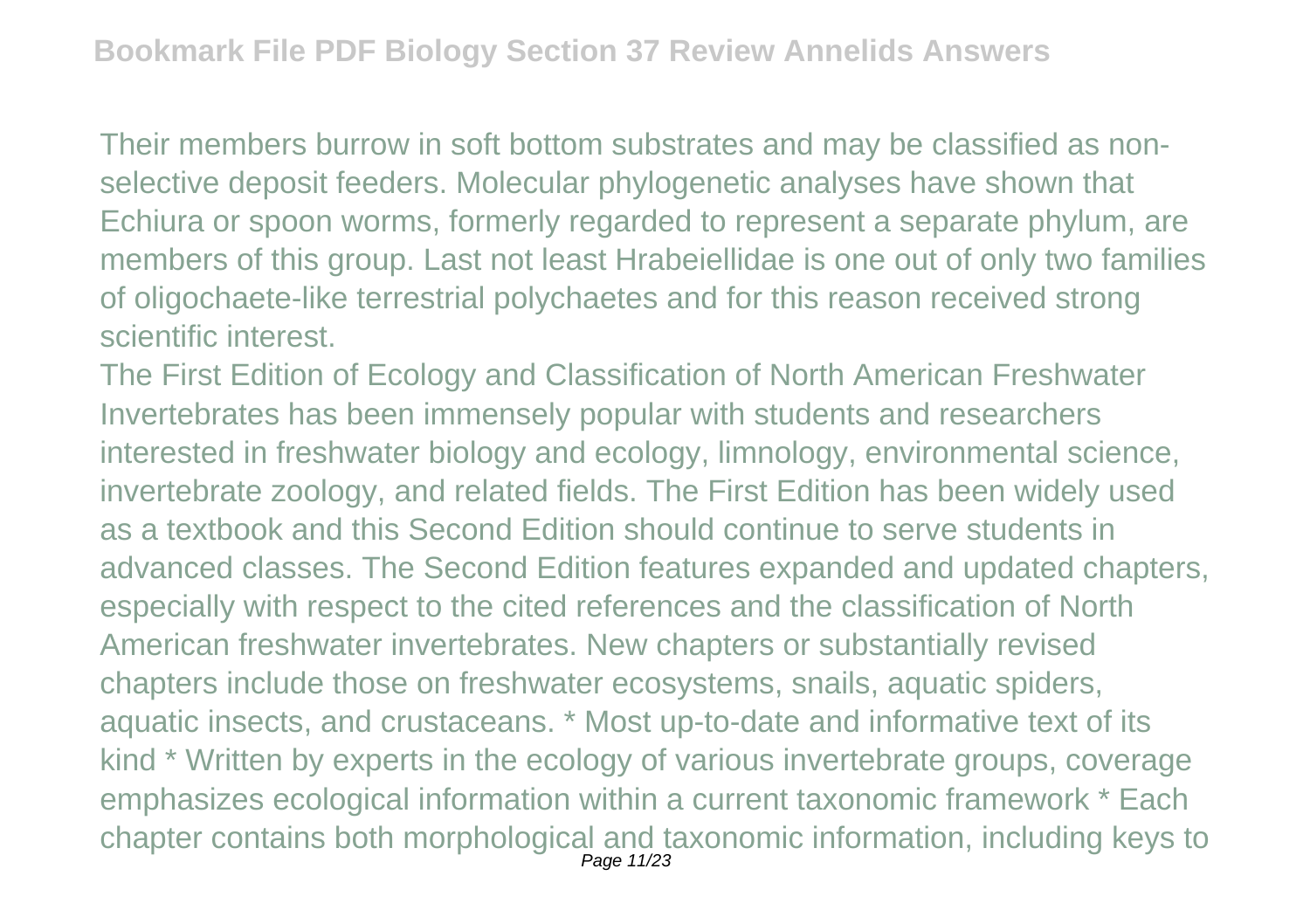North American taxa (usually to the generic level) as well as bibliographic information and a list of further readings \* The text is geared toward researchers and advanced undergraduate and graduate students This book contains 26 contributions dealing with the biology of aquatic oligochaetes and covers a wide range of topics including taxonomy, morphology, ultrastructure, embryology, reproduction, feeding biology, ecotoxicity, community studies, and species distribution. Descriptions of new taxa in tropical areas, including Amazonian forest soils, as well as overviews on the biodiversity of aquatic oligochaetes in Australia and European groundwaters, are presented. New morphological characteristics in both marine and freshwater species are described and interpreted. Laboratory studies contribute to the knowledge of oligochaete feeding biology and reproduction. The use of aquatic oligochaetes in ecological risk assessment is analysed in detail, and standardised experimental designs for studies on bioaccumulation and pollutant transfer by food are included. Finally, a number of papers present the effects of oliogochaetes on the performance of an activated sludge plant, and multivariate approaches to the spatial and/or temporal distribution and composition of oligochaete communities in many different areas of the world, from the scale of a river to the scale of the microhabitat. The broad scope of this volume is a reflection of recent rends, not Page 12/23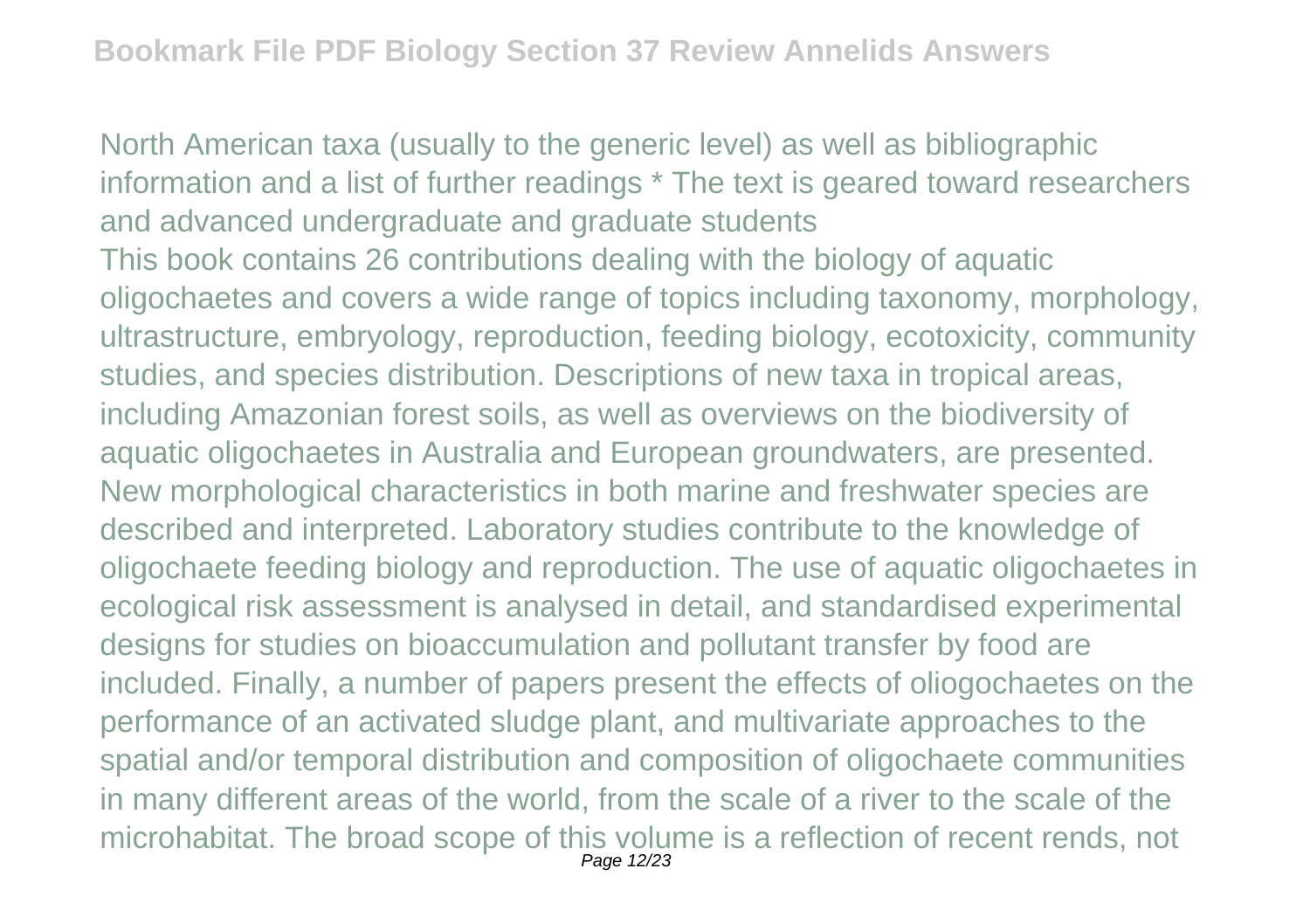only in oligochaete research, but also in general applied biological studies. This book is a concise informative elucidation of all aspects of reproduction and development in annelids covering from arenicola to tubifex. Annelids flourish between 4,900 m depth to 2,000 m altitude; some of them occur in unusual habitats like hydrothermal vents and subterranean aquatic system (stigobionts). A few have no gut and acquire adequate nutrients through osmotrophism and/or engaging symbiotic microbes. In the absence of exoskeleton to escape predation, the 17,000 speciose annelids have explored bewildering modes of reproduction; not surprisingly, 42–47% of them are brooders. With 13,000 species, polychaetes are gonochores but some 207 species of them are hermaphrodites. Clitellates are all hermaphrodites; of them, 76 species are parthenogens, of which 56 are earthworms. Regenerative potency of annelids ranges from an organ to an entire worm from a single 'seminal' segment. The head, tail and both together can be regenerated 21, 42 and 20 times, respectively. However, the potency is limited to  $\sim$  1% of polychaetes and Heterogamatic sex determination is reported to occur only in six polychaete species, although karyotype is known for 83 annelid species. In temperate polychaetes, a dozen neuroendocrines, arising mostly from the 'brain' regulates reproductive cycle. A complete chapter devoted to vermiculture, (i) recognizes Page 13/23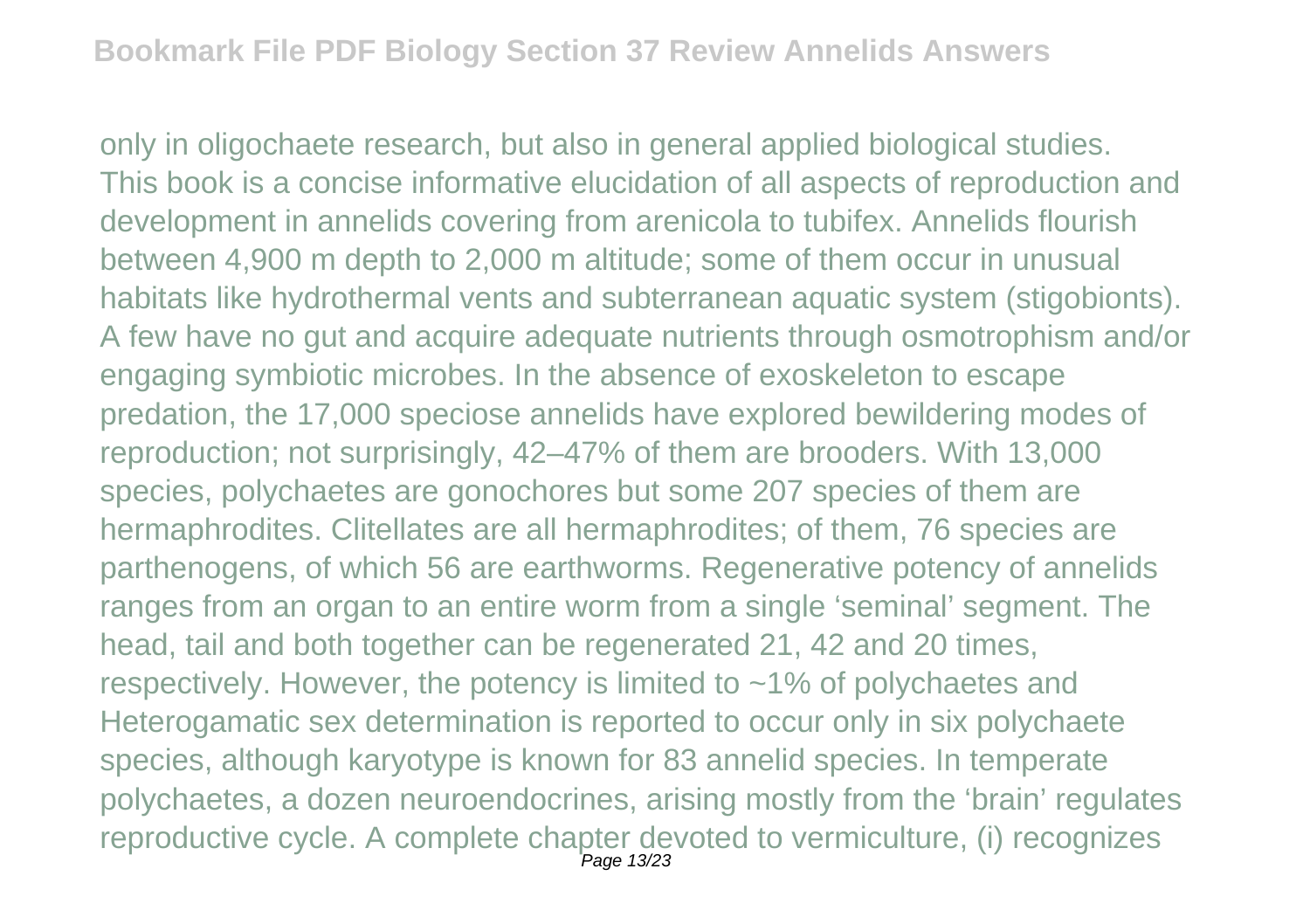the fast-growing candidate species, (ii) distinguishes 'layers' from 'brooders', (iii) indicates that the harvest of oligochaetes may reduce the input of nitrogenous fertilizer in the ricefield, and (iv) explores the scope for increasing wealth from waste.

Oceanography and Marine Biology: an Annual Review considers basic areas of marine research, returning to them when appropriate in future volumes, and deals with subjects of special and topical importance in the field of marine biology. The thirty-sixth volume follows closely the objectives and style of the earlier well recieved volumes, conti

Advances in Marine Biology, Volume 88, the latest release in a series that has been providing in-depth and up-to-date reviews on all aspects of marine biology since 1963, updates on many topics that will appeal to postgraduates and researchers in marine biology, fisheries science, ecology, zoology and biological oceanography. Chapters in this new release include Marine Environmental DNA: Approaches, Applications, and Opportunities, and The Biology and Ecology of the Banana Prawns. Reviews articles surrounding the latest advances in marine biology Authored by leading figures in their respective fields of study Presents materials that are widely used by managers, students and academic professionals in the marine sciences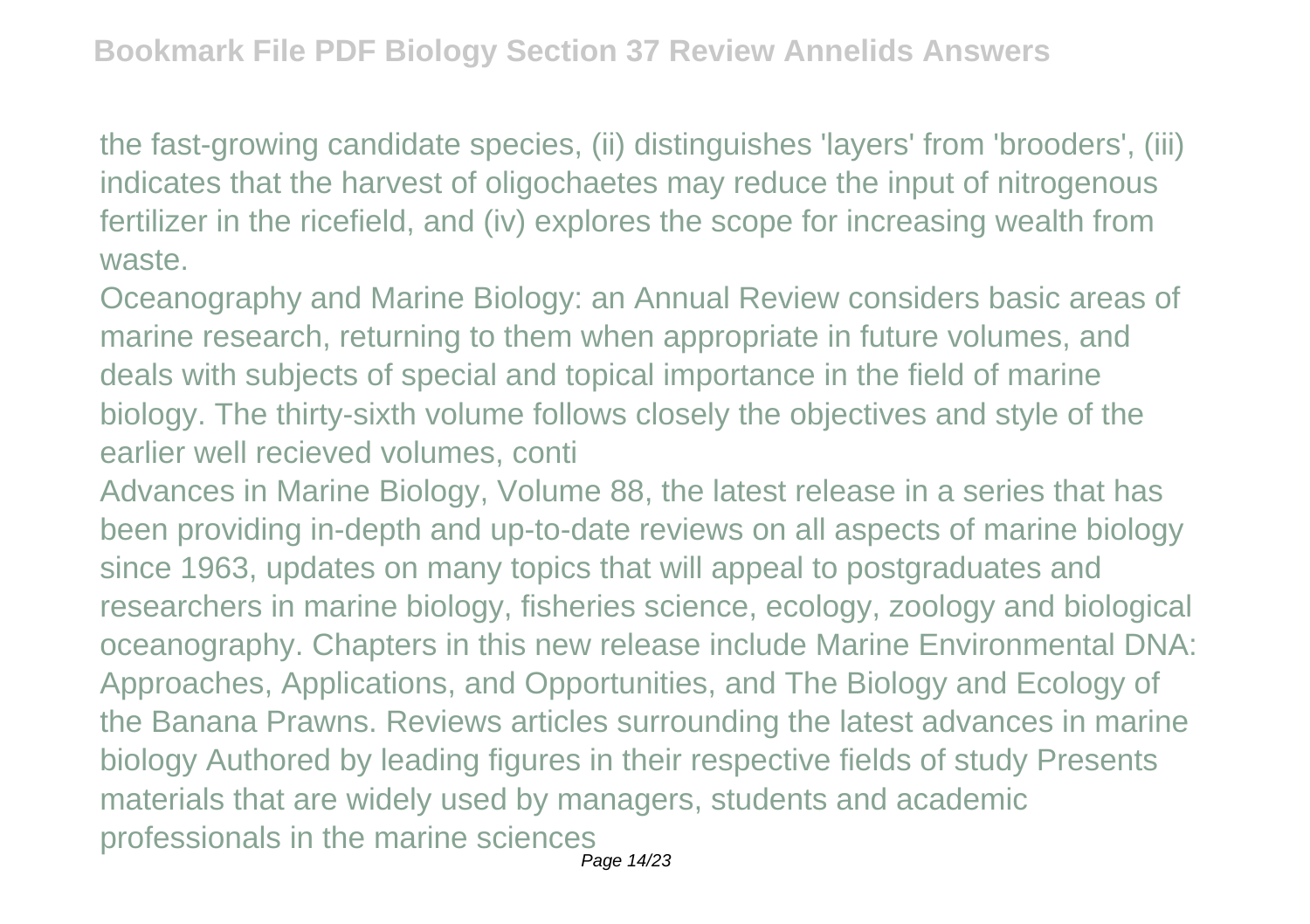Polychaetes are very common marine worms belonging to the Annelid family that are of interest to marine biologists and invertebrate zoologists. The book presents an understanding of the biology of this group with many illustrations. The evolution of segmentation is one of the central questions in evolutionary developmental biology. Indeed, it is one of the best case studies for the role of changes in development in the evolution of body plans. Segmented body plans are believed to have appeared several times in animal evolution, and to have contributed significantly to the evolutionary success of the taxa in which they are present. Because of the centrality of the subject, and the continuing interest in understanding segmentation, this book offers an often overlooked focus on the cellular aspects of the process of segmentation, providing an invaluable reference for students of evolutionary developmental biology at all levels. Key Features Explores the role that segmentation has played in the diversity of animals Documents the diverse cellular mechanisms by which segmentation develops Reviews the independent evolutionary origins of segmentation Provides insight into the general patterns of serial homology at the cellular level Related Titles Lynne Bianchi. Developmental Neurobiology (ISBN 978-0-8153-4482-7). Jonathan Bard. Principles of Evolution: Systems, Species, and the History of Life (ISBN 978-0-8153-4539-8). Gerhard Scholtz. Evolutionary Developmental Biology of Crustacea (ISBN 978-9-0580-9637-1). Dr. Ariel D. Chipman is Associate Professor in the Department of Ecology, Evolution & Behavior of the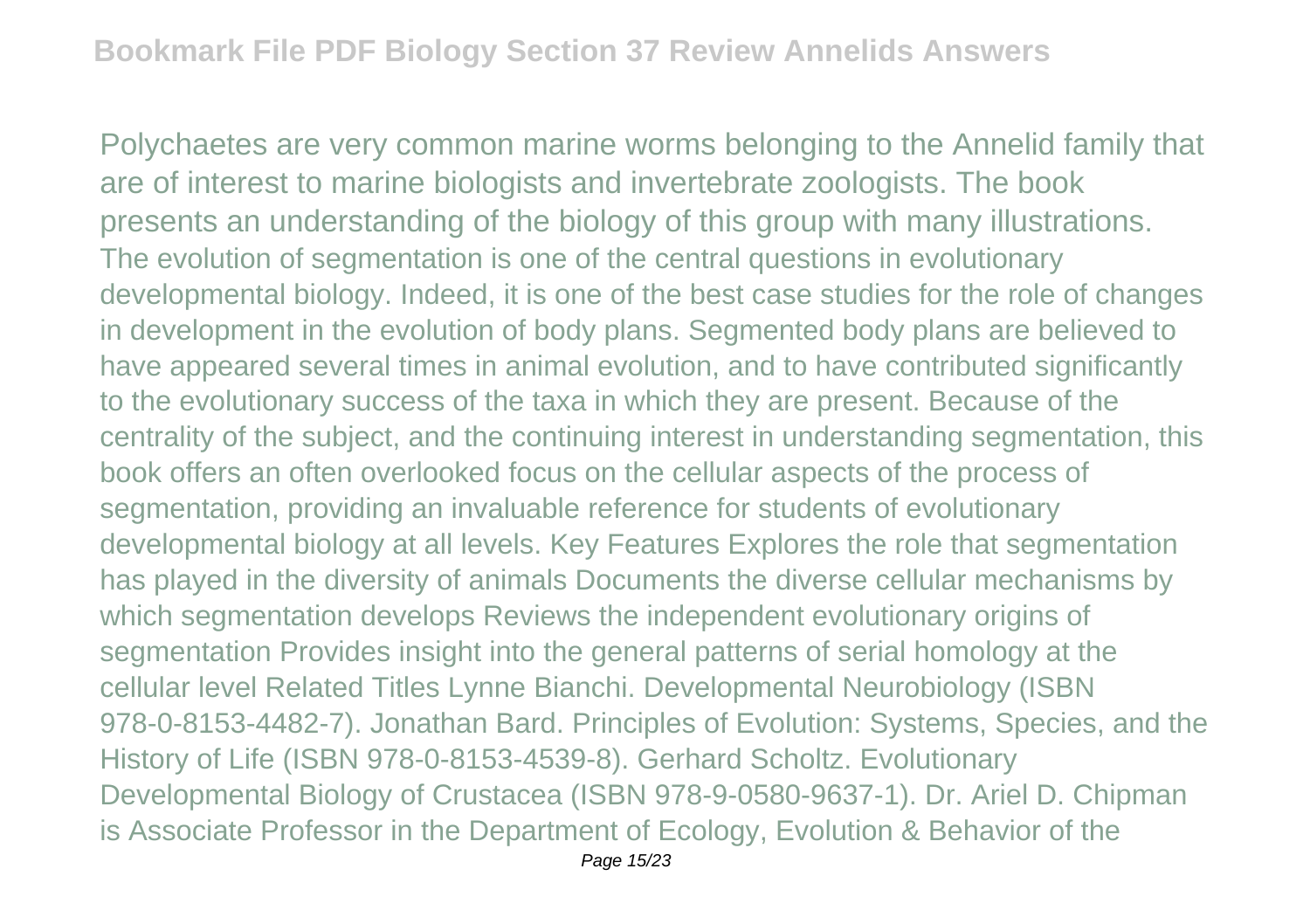Silberman Institute of Life Sciences at The Hebrew University of Jerusalem. He is the author or co-author of dozens of peer reviewed scientific journal articles. His research focuses upon the evolution of animal body plans with a focus on arthropod segmentation, integrating comparative embryology, the fossil record and genome evolution.

The series is an essential reference text for research workers and students in all fields of marine science and related subjects. An ever increasing interest in oceanography and environmental issues makes it especially relevant.

Thorp and Covich's Freshwater Invertebrates: Keys to Palaearctic Fauna, Fourth Edition, is part of a multivolume series covering inland water invertebrates of the world that began with Vol. I: Ecology and General Biology (2015), then Vol. II (2016) Keys to Nearctic Fauna, and finally in Vol. III (2018) Keys to Neotropical Hexapoda (insects and springtails). It now continues with identification keys for Palearctic invertebrates in Vol. IV. Two other volumes currently in development focus on general invertebrates of the Neotropical/Antarctic, and Australasian Bioregions. Other volumes in the early planning stages include Afrotropical and Oriental/Oceanic Bioregions. All volumes are designed for multiple uses and levels of expertise by professionals in universities, government agencies and private companies, as well as by graduate and undergraduate students. Provides identification keys for inland water (fresh to saline) invertebrates of the Palearctic Zoogeographic Region, from Iceland to Russia, and from the northern Pole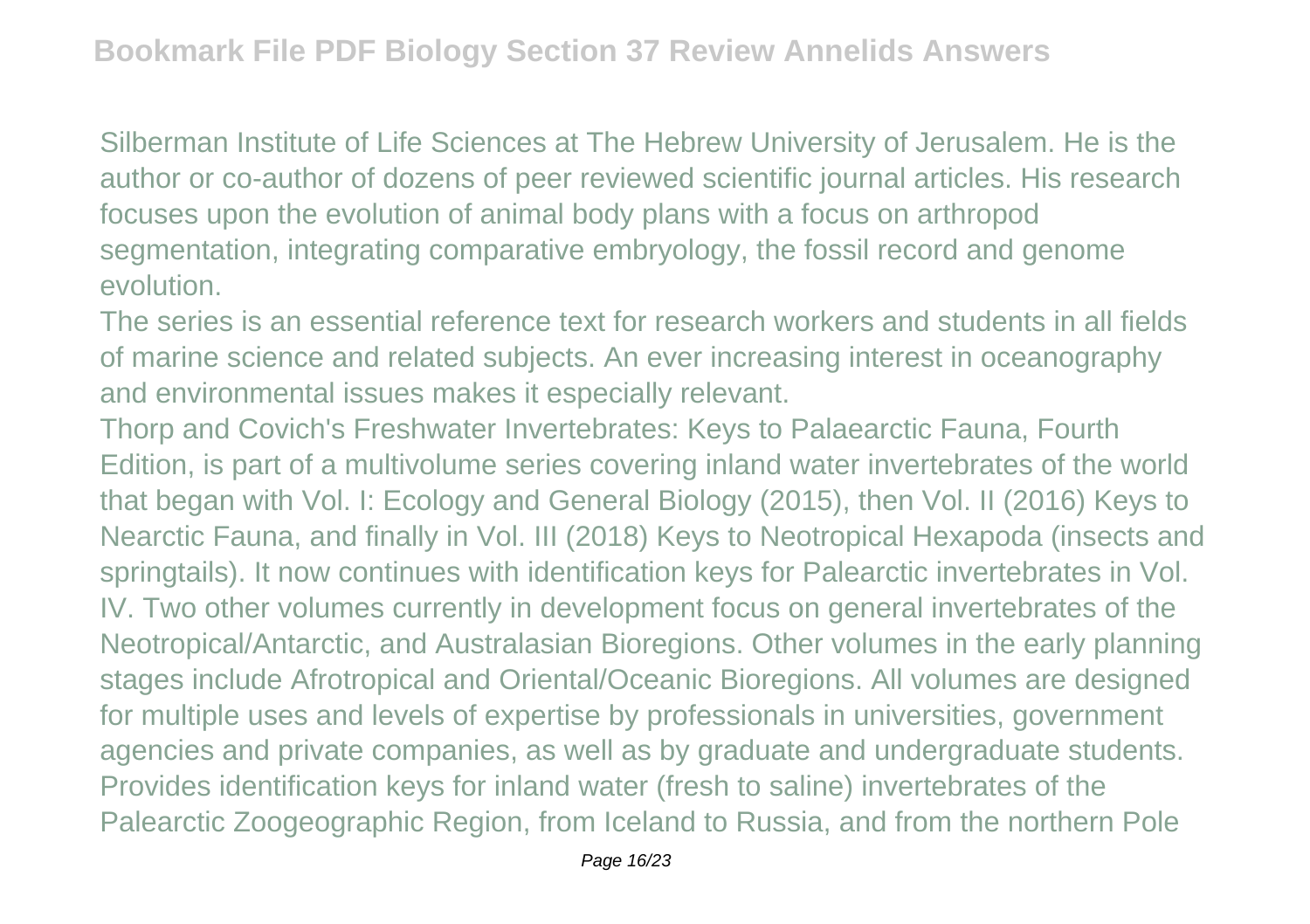region to Saharan Africa in the west, through the Middle East, and to the central China and Japan in the east Presents identification keys for aquatic invertebrates to the genus or species level for many groups and to family for Hexapoda, with the keys progressing from higher to lower taxonomic levels Includes a general introduction and sections on limitations, terminology and morphology, material preparation and preservation and references

Invertebrates have proven to be extremely useful model systems for gaining insights into the neural and molecular mechanisms of sensory processing, motor control and higher functions such as feeding behavior, learning and memory, navigation, and social behavior. A major factor in their enormous contributions to neuroscience is the relative simplicity of invertebrate nervous systems. In addition, some invertebrates, primarily the molluscs, have large cells, which allow analyses to take place at the level of individually identified neurons. Individual neurons can be surgically removed and assayed for expression of membrane channels, levels of second messengers, protein phosphorylation, and RNA and protein synthesis. Moreover, peptides and nucleotides can be injected into individual neurons. Other invertebrate model systems such as Drosophila and Caenorhabditis elegans offer tremendous advantages for obtaining insights into the neuronal bases of behavior through the application of genetic approaches. The Oxford Handbook of Invertebrate Neurobiology reviews the many neurobiological principles that have emerged from invertebrate analyses, such as motor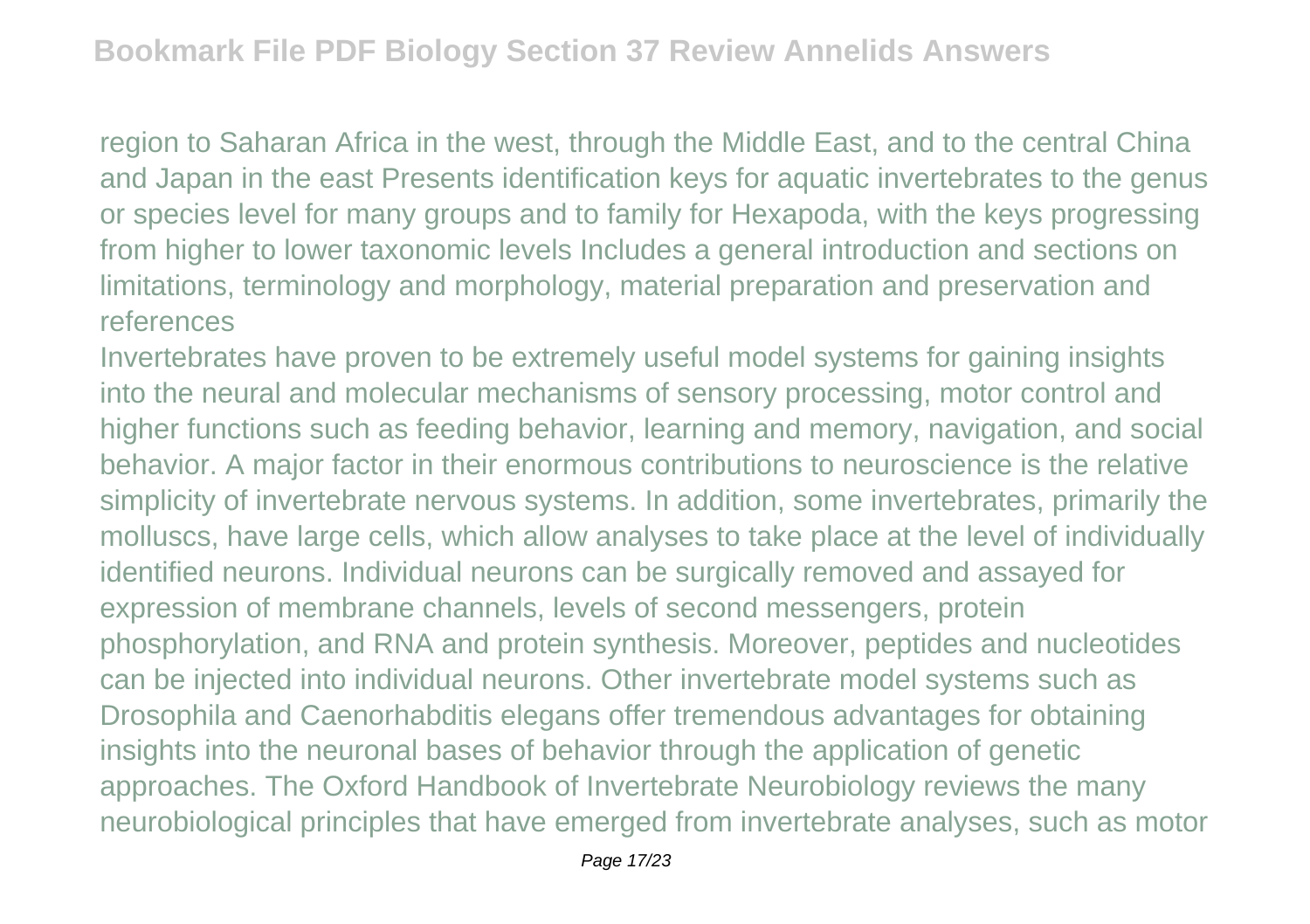pattern generation, mechanisms of synaptic transmission, and learning and memory. It also covers general features of the neurobiology of invertebrate circadian rhythms, development, and regeneration and reproduction. Some neurobiological phenomena are species-specific and diverse, especially in the domain of the neuronal control of locomotion and camouflage. Thus, separate chapters are provided on the control of swimming in annelids, crustaea and molluscs, locomotion in hexapods, and camouflage in cephalopods. Unique features of the handbook include chapters that review social behavior and intentionality in invertebrates. A chapter is devoted to summarizing past contributions of invertebrates to the understanding of nervous systems and identifying areas for future studies that will continue to advance that understanding. Recently, evidence has been accumulated which shows that some of the groups formerly regarded as independent "phyla" such as Pogonophora (now recognized as Siboglinidae), Echiura, Myzostomida and perhaps Sipuncula, are most probably nothing else than greatly modified Annelida. The extreme morphological diversity found especially in Polychaeta displays the plasticity of a simple segmented organisation that basically is nothing else but a serial repetition of identical units. Thus, annelids are highly important to our understanding of fundamental questions about morphological and adaptive diversity, as well as clarifying evolutionary changes and phylogenetic relationships. The book aims to summarize our knowledge on Polychaetes polychaetes and their allies and gives an overview of recent advances gained by studies that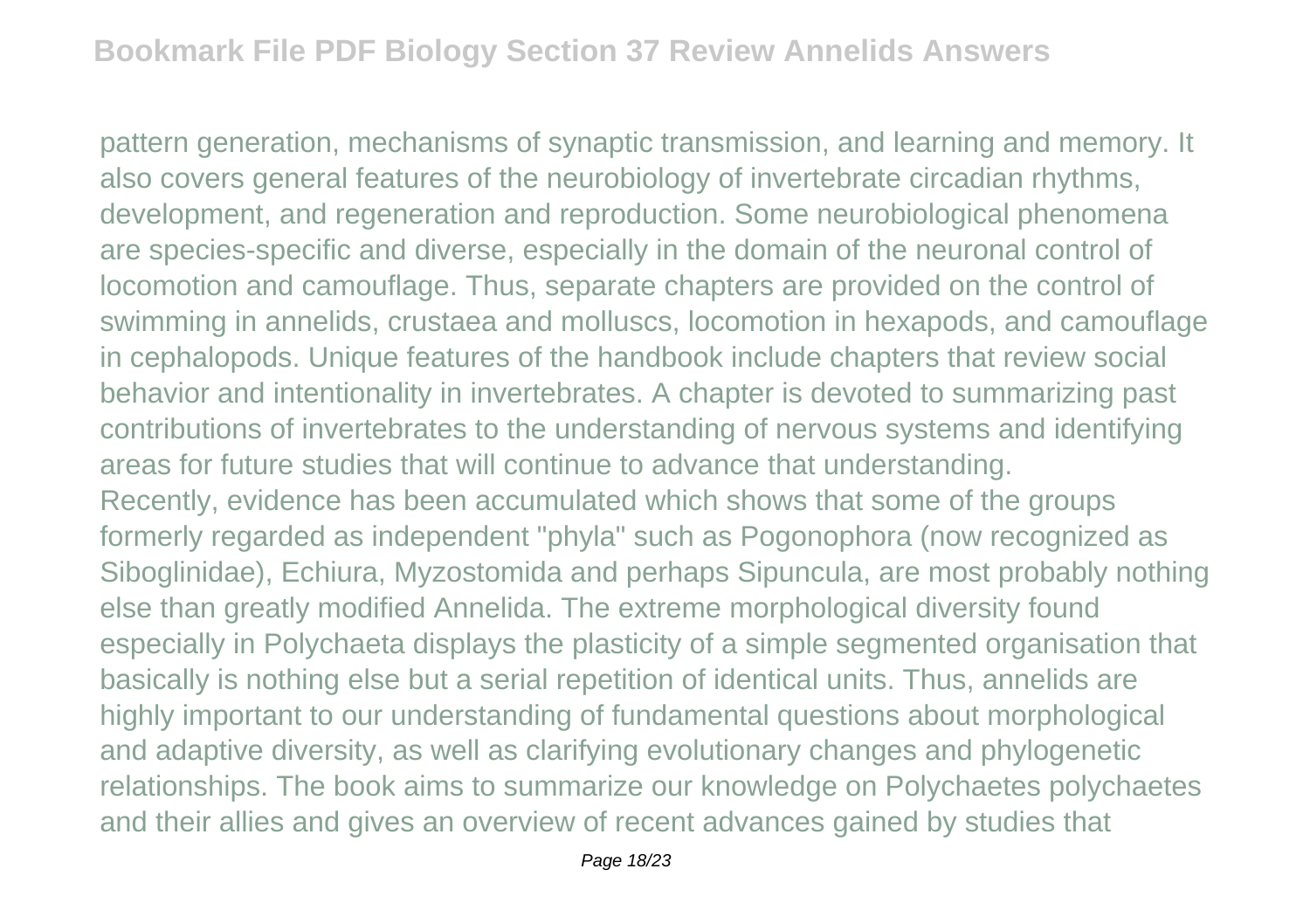employed conventional and modern methods plus, increasingly and importantly, the use of molecular markers and computer-assisted kinship analyses. It also reflects the state of art in polychaete sciences and presents new questions and controversies. As such it will significantly influence the direction of research on Polychaeta and their related taxa.

In this Special Issue, we address the state of the art of the systematics of the main annelid groups and the improvements in the diversity they hold, with special emphasis on the latest discoveries in well-studied areas, expeditions to unsurveyed areas or environments, or the use of novel techniques that allow for the improvement of biodiversity knowledge. We are hoping that this Special Issue will provide a platform facilitating a review of current knowledge on the subject, identifying current research problems, as well as indicating directions and research trends for the future. This book is the first in a series of 4 volumes in the Handbook of Zoology series about morphology, anatomy, reproduction, development, ecology, phylogeny and systematics of Annelida. This first volume covers members of the so-called basal radiation and the first part of Sedentaria. It is supplemented by chapters on the history of annelid research, their fossil record, and an introduction to the phylogeny of annelids and their position in the tree of life. In the latter chapter the history of their systematic is reviewed giving an almost complete picture of systematic-scientific progress especially in the past years which changed our view on annelid phylogeny dramatically. The most basal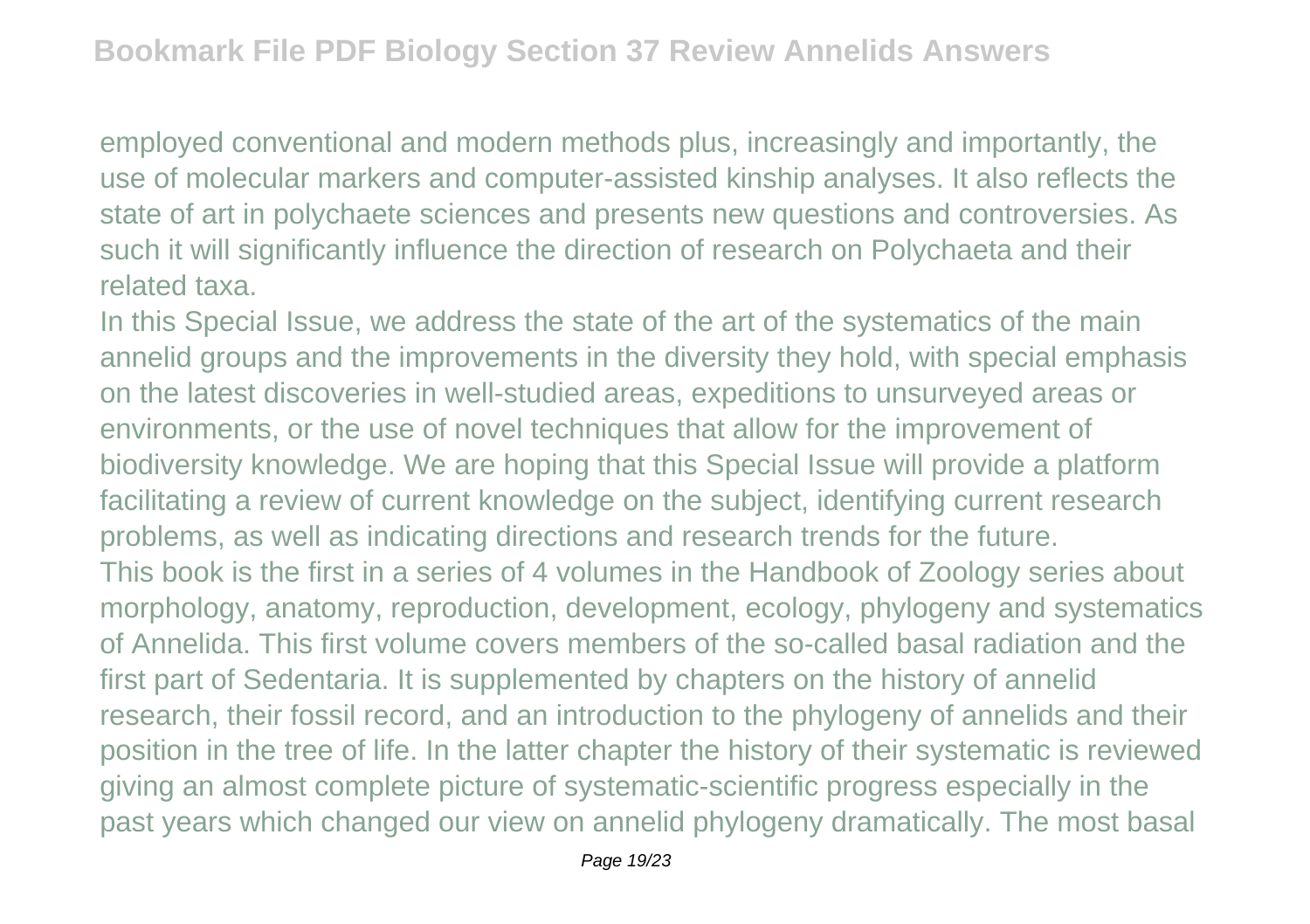annelids, lately united as Palaeoannelida, represent two families of aberrant polychaetes formerly often suggested to be highly derived which now give us a fresh look on how the ancestral annelid may have looked like. These lack certain key characters such as nuchal organs and possess rather simple nervous systems which now likely represent primitive character states. In this basal radiation the first taxon of apparently unsegmented and achaetigerous animals is positioned, the Sipuncula. Most likely another group of platyhelminth-like and unsegmented and even chaeta-lees annelids, Lobatocerebridae falls into this basal radiation. The section of Sedentaria starts with Orbiniida, a taxon characterized by elongated, thread-like worms which do not have anterior appendages like palps and comprises several families representing members of the Meiofauna. These minute worms often inhabiting the interstitial spaces in marine sands are suggested to have evolved by progenesis. The second higher taxon is represented by Cirratuliformia comprising nine families of typical sedentary polychaetes each of which showing a remarkable variation of the annelid body plan. Members of this taxon usually exhibit many annelid characters but certain also lack the most typical prostomial appendages, the palps.

Concepts of Biology is designed for the single-semester introduction to biology course for non-science majors, which for many students is their only college-level science course. As such, this course represents an important opportunity for students to develop the necessary knowledge, tools, and skills to make informed decisions as they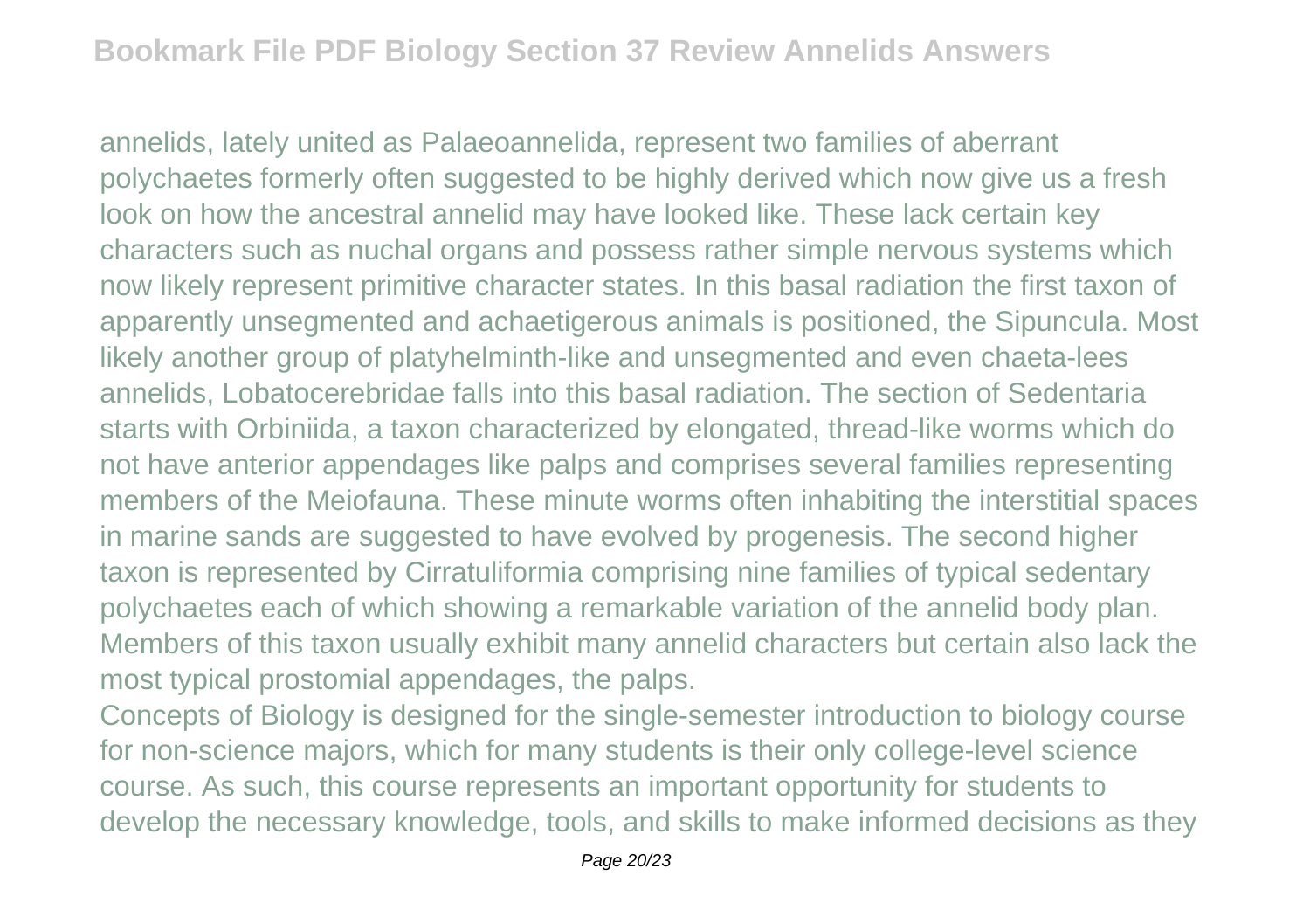continue with their lives. Rather than being mired down with facts and vocabulary, the typical non-science major student needs information presented in a way that is easy to read and understand. Even more importantly, the content should be meaningful. Students do much better when they understand why biology is relevant to their everyday lives. For these reasons, Concepts of Biology is grounded on an evolutionary basis and includes exciting features that highlight careers in the biological sciences and everyday applications of the concepts at hand.We also strive to show the interconnectedness of topics within this extremely broad discipline. In order to meet the needs of today's instructors and students, we maintain the overall organization and coverage found in most syllabi for this course. A strength of Concepts of Biology is that instructors can customize the book, adapting it to the approach that works best in their classroom. Concepts of Biology also includes an innovative art program that incorporates critical thinking and clicker questions to help students understand--and apply--key concepts.

Systematics and Diversity of AnnelidsMDPI

The nervous system is particularly fascinating for many biologists because it controls animal characteristics such as movement, behavior, and coordinated thinking. Invertebrate neurobiology has traditionally been studied in specific model organisms, whilst knowledge of the broad diversity of nervous system architecture and its evolution among metazoan animals has received less attention. This is the first major reference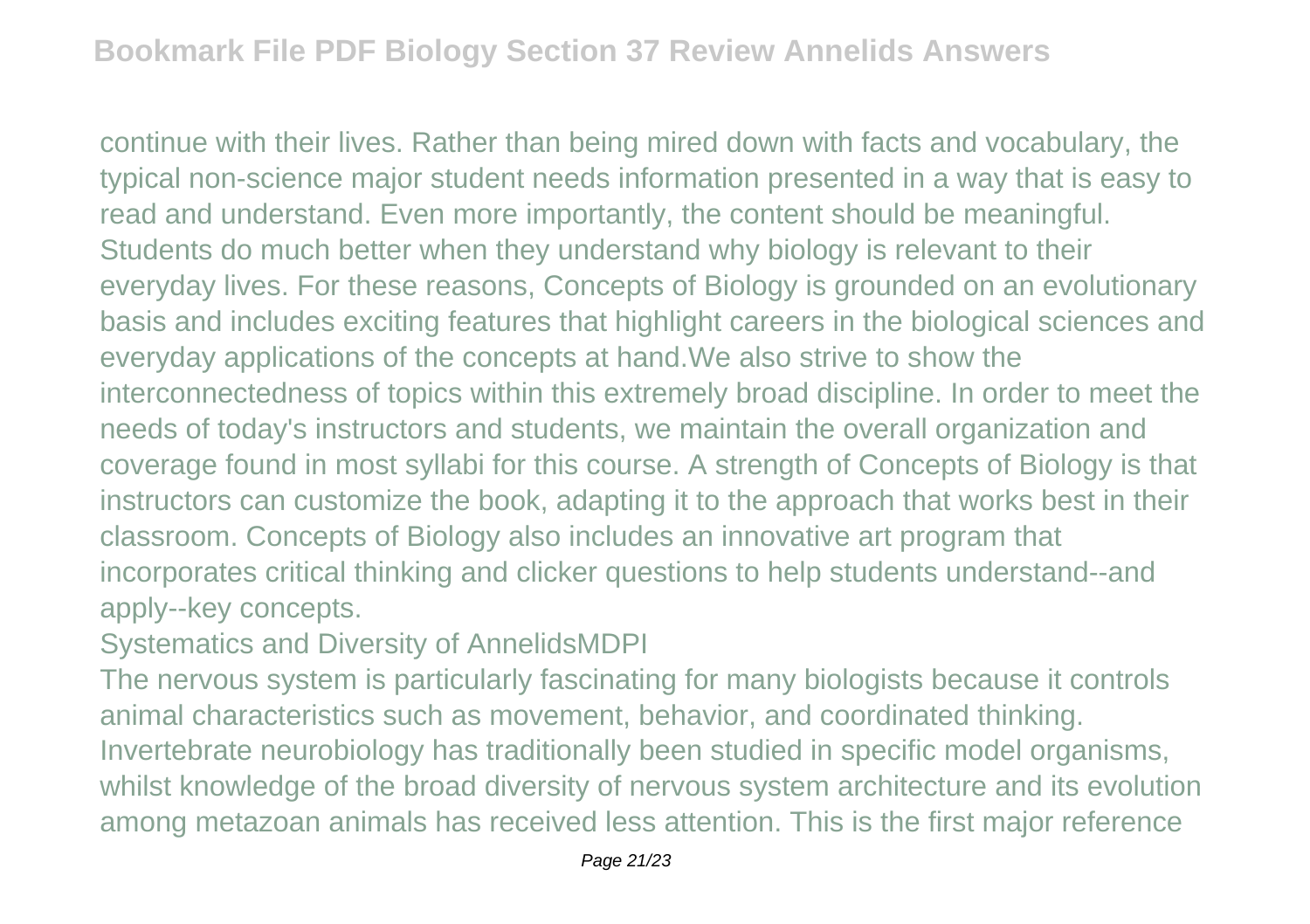work in the field for 50 years, bringing together many leading evolutionary neurobiologists to review the most recent research on the structure of invertebrate nervous systems and provide a comprehensive and authoritative overview for a new generation of researchers. Presented in full colour throughout, Structure and Evolution of Invertebrate Nervous Systems synthesizes and illustrates the numerous new findings that have been made possible with light and electron microscopy. These include the recent introduction of new molecular and optical techniques such as immunohistochemical staining of neuron-specific antigens and fluorescence in-situhybridization, combined with visualization by confocal laser scanning microscopy. New approaches to analysing the structure of the nervous system are also included such as micro-computational tomography, cryo-soft X-ray tomography, and various 3-D visualization techniques. The book follows a systematic and phylogenetic structure, covering a broad range of taxa, interspersed with chapters focusing on selected topics in nervous system functioning which are presented as research highlights and perspectives. This comprehensive reference work will be an essential companion for graduate students and researchers alike in the fields of metazoan neurobiology, morphology, zoology, phylogeny and evolution.

Renowned for its writing style and trendsetting art, BIOLOGY: THE UNITY AND DIVERSITY OF LIFE engages students with relevant applications and encourages critical thinking. The new edition offers a new Learning Roadmap in each chapter to